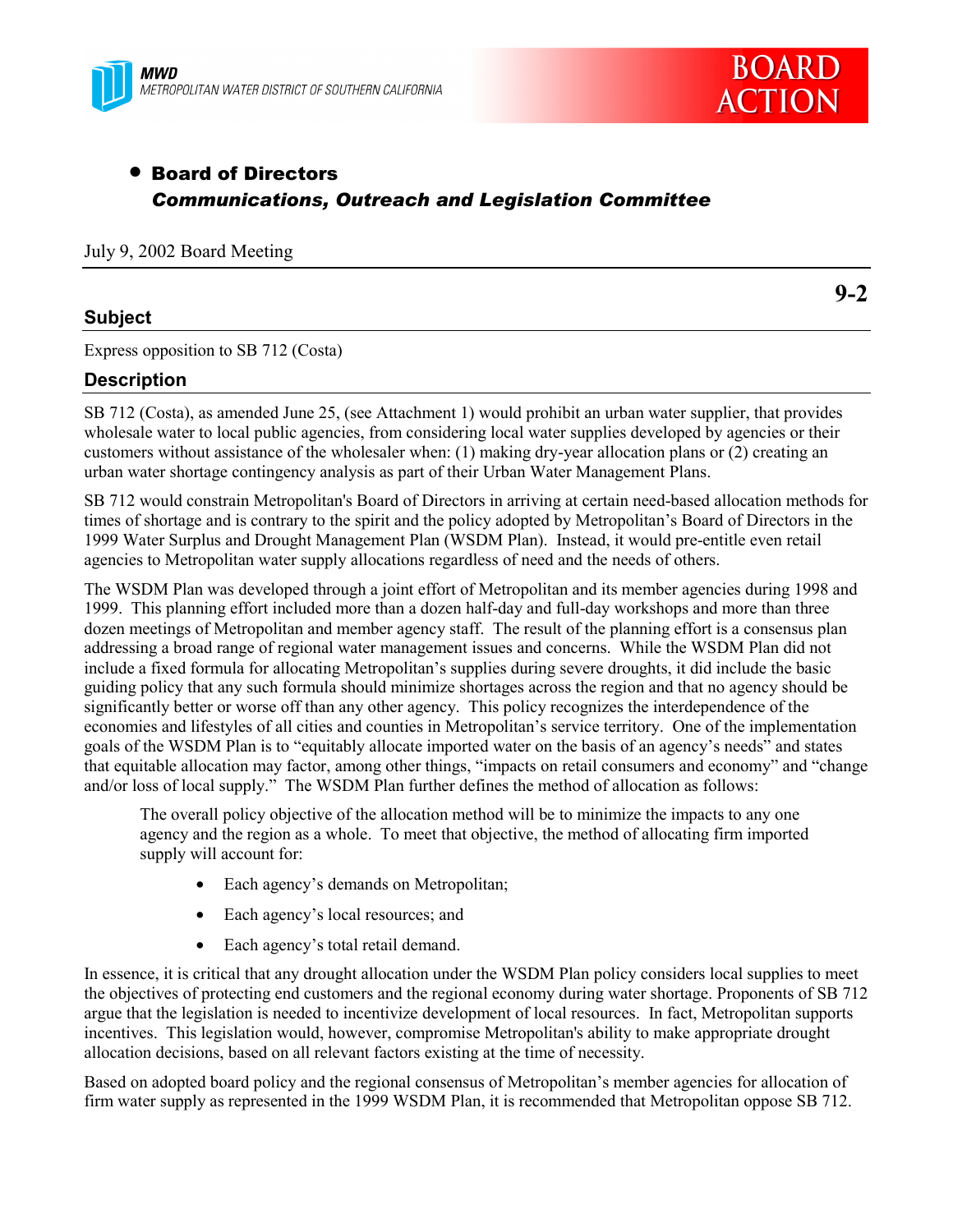## **Policy**

Water Surplus and Drought Management Plan adopted on April 13, 1999 (M.I. 43514)

## **California Environmental Quality Act (CEQA)**

CEQA determination for Option #1:

The proposed action is not defined as a project under CEQA because it involves continuing administrative activities, such as general policy and procedure making (Section 15378(b)(2) of the State CEQA Guidelines). In addition, where it can be seen with certainty that there is no possibility that the proposed action in question may have a significant effect on the environment, the proposed action is not subject to CEQA (Section 15061(b)(3) of the State CEQA Guidelines).

The CEQA determination is: Determine that the proposed action is not subject to CEQA pursuant to Sections 15378(b)(2) and 15061(b)(3) of the State CEOA Guidelines.

CEQA determination for Option #2:

None required

## **Board Options/Fiscal Impacts**

### **Option #1**

Adopt the CEQA determination and express opposition to SB 712. **Fiscal Impact:** No impact

### **Option #2**

Support SB 712. **Fiscal Impact:** Uncertain

### **Option #3**

Take no position on SB 712. **Fiscal Impact:** Uncertain.

## **Staff Recommendation**

Option #1

7/5/2002 *Adán Ortega,* . *Date*

*Vice President, External Affairs*

7/5/2002 *Ronald R. Gastelum*

*Chief Executive Officer*

*Date*

Attachment  $1 - Text$  of SB 712 as amended June 25, 2002

BLA #1873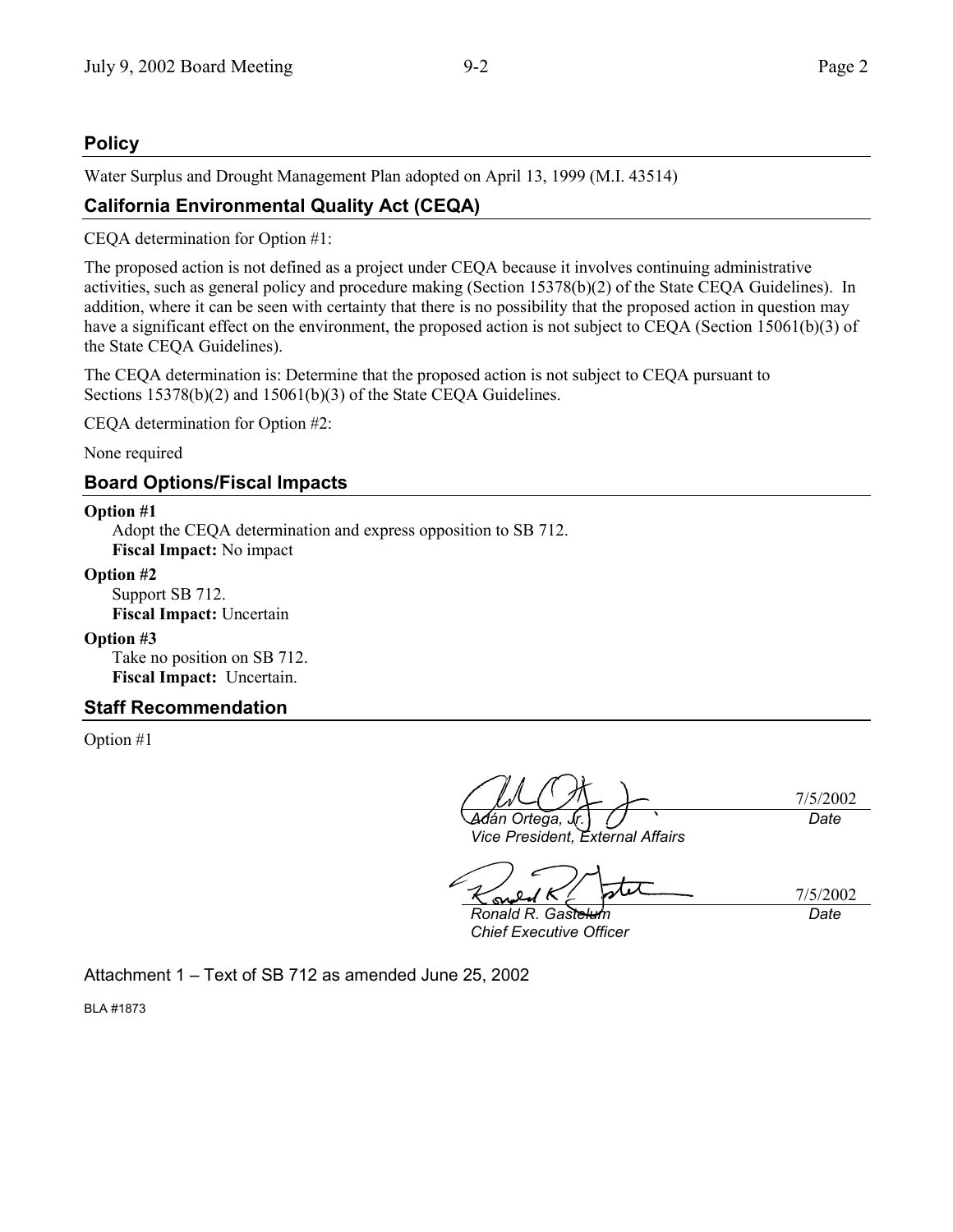### **BILL NUMBER: SB 712 AMENDED BILL TEXT**

AMENDED IN ASSEMBLY JUNE 25, 2002 AMENDED IN SENATE JUNE 4, 2001 AMENDED IN SENATE MAY 14, 2001 AMENDED IN SENATE MAY 2, 2001

INTRODUCED BY Senator Speier *Costa*

#### **FEBRUARY 23, 2001**

An act -relating to parks and recreation, and making an appropriation therefor *to add Sections 10632.1 and 10913 to, the Water Code, relating to water supply*.

### **LEGISLATIVE COUNSEL'S DIGEST**

SB 712, as amended, <del>Speier</del> *Costa*. State recreation areas: study: off-leash dog activity.  *Water supply planning.*

 *Existing law requires every urban water supplier to prepare and adopt an urban water management plan that includes a description of the reliability of the water supply and vulnerability to seasonal or climatic shortage, and an urban water shortage contingency analysis.*

 *Existing law requires a city or county that determines an environmental impact report is required in connection with a project, as defined, to identify any public water system that may supply water for the project and to request those public water systems to prepare a water supply assessment, except as otherwise specified. The assessment is required to identify existing water supply entitlements, water rights, or water service contracts relevant to identified water supply for the proposed project and water received in prior years pursuant to those entitlements, rights, and contracts.*

 *If the public water system, or the city or county, as applicable, concludes that water supplies are, or will be, insufficient, they are required to submit the plans for acquiring additional water supply.*

 *This bill would provide that an urban water supplier in the preparation of an urban water management plan, or public water system in preparing a water supply assessment, that provides wholesale water supply for domestic use to local public agencies, shall not consider water supplies developed by those local public agencies, including private water suppliers regulated by the Public Utilities Commission, or their customers, in making dry-year plan allocations, if those supplies were developed without the financial assistance of the local public agency that provides the wholesale supply.*

 Existing law requires the Department of Parks and Recreation to develop, operate, and maintain state recreation areas. This bill would require the department, not later than October 1, 2002, to prepare and submit to the Governor and the Legislature a study of whether off-leash dog activity should be permitted in state recreation areas where the dog is under the control of its owner, including specified information. The bill would require that, when complete, the report be posted on the department's Internet Web site.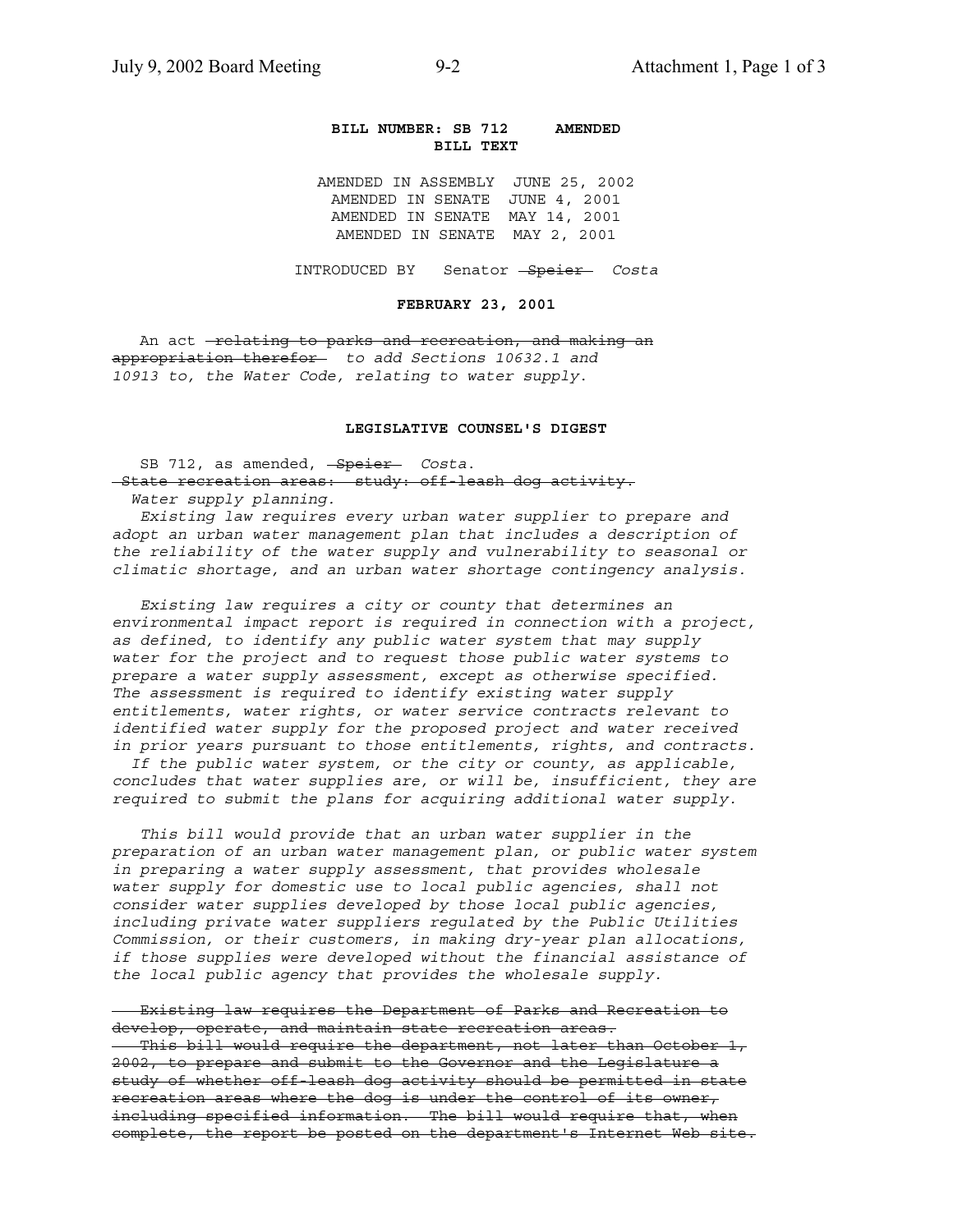This bill would appropriate \$50,000 from the General Fund to the department to prepare the study. Vote: 2/3 *majority* . Appropriation: yes *no* . Fiscal committee: **yes** *no* . State-mandated local program: no.

#### **THE PEOPLE OF THE STATE OF CALIFORNIA DO ENACT AS FOLLOWS:**

SECTION 1.  $-(a)$  The Department of Parks and Recreation,

 *Section 10632.1 is added to the Water Code, to read:*

 *10632.1. (a) An urban water supplier that provides wholesale water supply for domestic use to local public agencies, shall not consider water supplies developed by those local public agencies or their customers, in making dry-year plan allocations or in making an urban water shortage contingency analysis, if those supplies were developed without the financial assistance of the local public agency that provides the wholesale supply.*

 *(b) For purposes of this section, "local public agencies" includes private water suppliers regulated by the Public Utilities Commission.*

 *SEC. 2. Section 10913 is added to the Water Code, to read:*

 *10913. (a) Notwithstanding any other provision of law, except those provisions applicable to a declaration of water shortage emergency contained in Chapter 3 (commencing with Section 350) of Division 1, a public water system that provides wholesale water supply for domestic use to local public agencies, shall not consider water supplies developed by those local public agencies or their customers, in making dry-year allocations, if those supplies were developed without the financial assistance of the local public agency that provides the wholesale supply.*

 *(b) For purposes of this section, "local public agencies" includes private water suppliers regulated by the Public Utilities Commission.* not later than October 1, 2002, shall prepare, and submit to the Governor and the Legislature, a study of whether off-leash dog activity should be permitted in state recreation areas where the dog is under the control of its owner. The study shall include all of the following:

 (1) A summary of the comments derived from two public hearings held by the department; one of which is held at a location in southern California, and one of which is held at a location in northern California. The hearings are intended for the purpose of providing an opportunity for public comment on the possibility of permitting dog owners to allow their dogs to be off leash in state recreation areas if the dog is under the control of its owner. The department shall post a summary of the comments received in connection with the two public hearings on its Internet Web site and shall accept comments electronically through the Web site.

 (2) An evaluation of the advantages and disadvantages of designating certain parts of a recreation area or specific hours or days during which the recreation area may be used for off-leash dog activities.

 (3) Recommendations for rules of conduct for off-leash dogs that are necessary to protect the safety and enjoyment of recreation area users, and the physical integrity of recreation area, if the department determines that recommendations are appropriate.